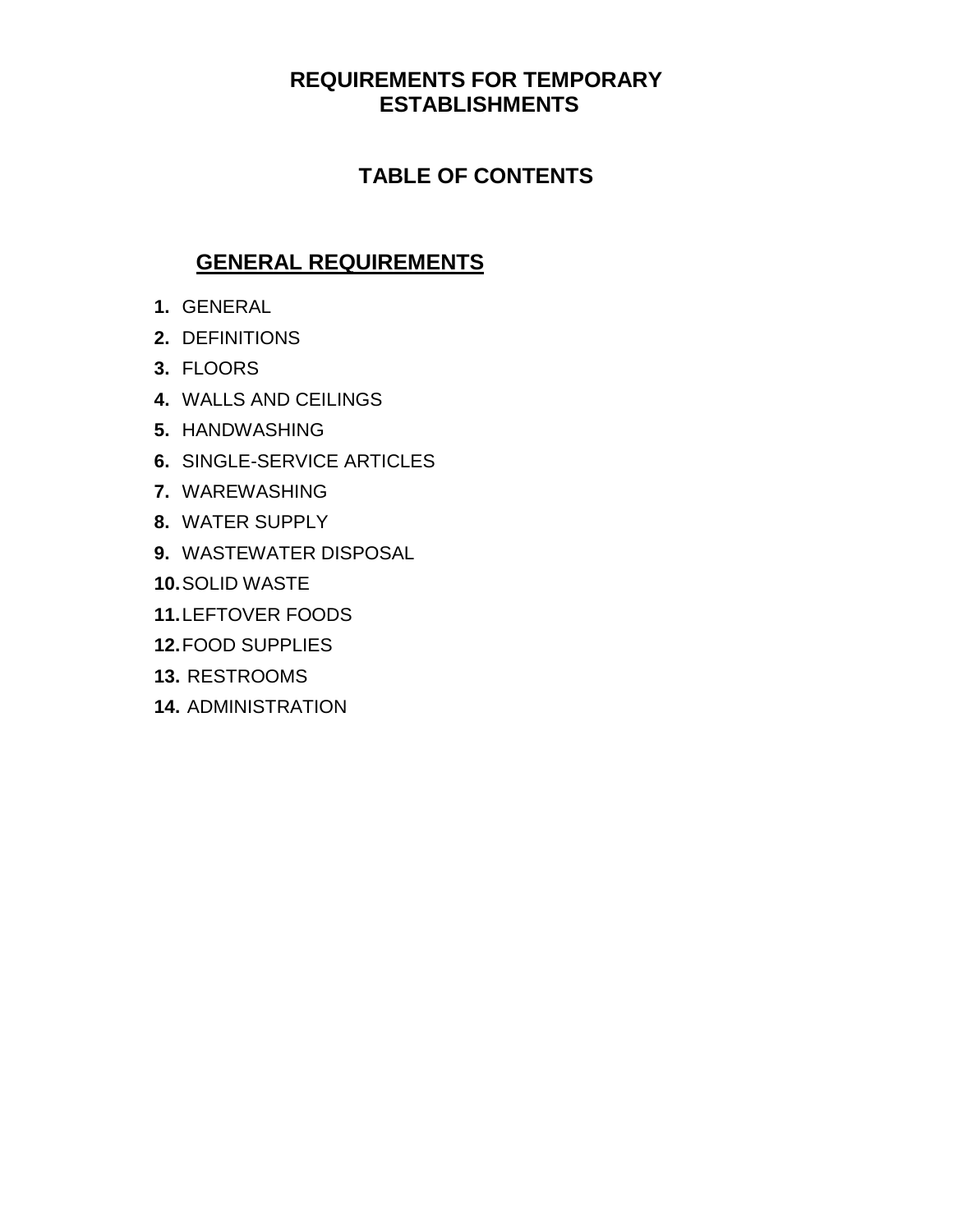# **REQUIREMENTS FOR TEMPORARY ESTABLISHMENTS**

# **1. GENERAL**

Temporary food service establishments shall comply with the requirements of the Tennessee Department of Health's Food Service Establishment Rules and Regulations except as otherwise provided in 1200-21-231-.02 (13).

Before a permit is issued, no violations of critical items shall exist.

### **2. DEFINITIONS**

- **a. TEMPORARY FOOD ESTABLISHMENT** means a food service establishment that operates at a fixed location in conjunction with an organized temporary event for more than one (1) day and not more than fourteen (14) consecutive days.
- **b. COMPETITIVE COOKING EVENTS-** Temporary food service establishments involved in competitive cooking competitions are not required to obtain a permit if all of the following conditions apply:
	- 1. All of the food is consumed only by the judges and team members of the event.
	- 2. Judges and team members are identified by t-shirts, badges, or by other easily recognizable methods.
	- 3. Prior to the event, a letter is submitted to and approved by the Field Office Manager.

# **3. FLOORS**

Floors shall be constructed of concrete, asphalt, tight wood, or other similar cleanable material kept in good repair. Dirt or gravel, when graded to drain, may be used as sub flooring when covered with clean, removable platforms or duckboards, or covered with wood chips, shavings, or other suitable material effectively treated to control dust.

# **4. WALLS and CEILINGS (FOOD PREP AREAS)**

- Ceilings shall be made of wood, canvas, or other material that protects the interior of the establishment from the weather.
- Walls and ceilings shall be constructed in a way that prevents the entrance of insects.
	- **a.** Doors to food prep areas shall be solid or screened and selfclosing.
	- **b.** Screening material used for walls, doors, or windows shall be in good repair and at least 16 mesh to the inch.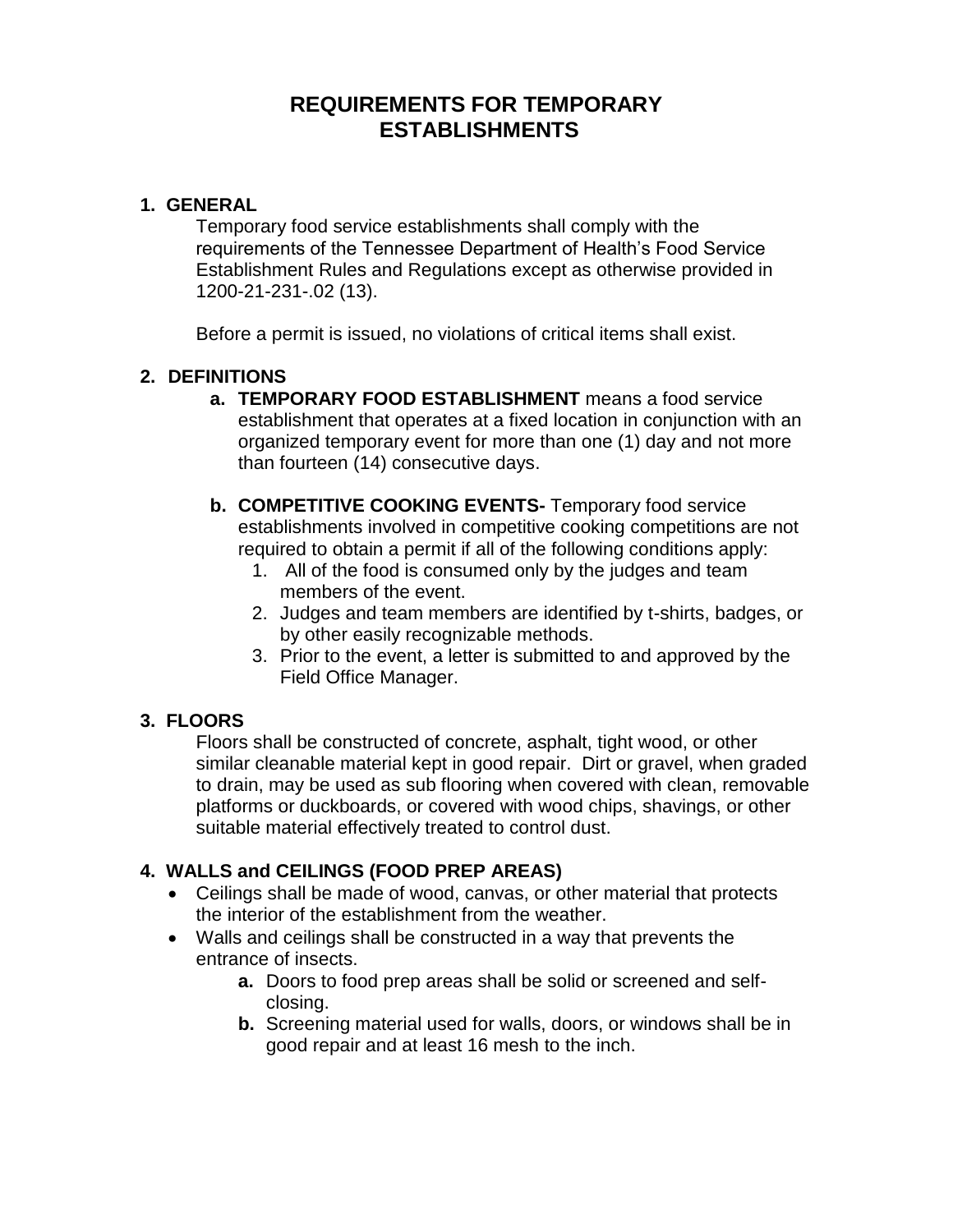**Establishments serving ONLY non-potentially hazardous foods (and the following potentially hazardous foods: hotdogs, frankfurters, and Polish or Italian sausages) are exempt from the screening requirement.**

#### **5. HANDWASHING**

A convenient handwashing facility shall be available for employee handwashing. Handwashing facilities shall provide at least warm running water, soap, and individual paper towels.

#### **Establishments which ONLY serve non-potentially hazardous foods may use hand-wipes in lieu of a handwashing facility.**

# **6. FOOD PROTECTION**

Food shall be protected from contamination during preparation, display, and service. Each operation will be evaluated to determine if the proposed method of protection is adequate. Appropriate screening of food preparation areas is the most common method of food protection for areas of extensive food preparation. In operations where there is limited or restricted food preparation, lids, covers, etc. may be acceptable.

### **7. SINGLE-SERVICE ARTICLES**

All temporary food service establishments without effective facilities for cleaning and sanitizing tableware shall provide only single-service articles for use by the consumer.

### **8. WAREWASHING**

Three (3) adequately sized bins or buckets are allowable for washing, rinsing, and sanitizing of utensils in a permitted temporary food establishment as approved by the environmentalist.

- 1. Wash in hot soapy water.
- 2. Rinse in clean water.
- 3. Sanitize with bleach solution (¼ oz bleach to 1 gallon of water).

# **9. WATER SUPPLY**

Enough potable water shall be available in the establishment for food preparation, for cleaning and sanitizing utensils and equipment, and for handwashing. The temporary food establishment shall provide a method of heating enough hot water for these purposes.

Where potable water is obtained from a spigot, a food-grade hose shall be used.

# **10. WASTEWATER DISPOSAL**

The wastewater tank must be emptied into an approved sanitary sewer at the end of each day of operation.